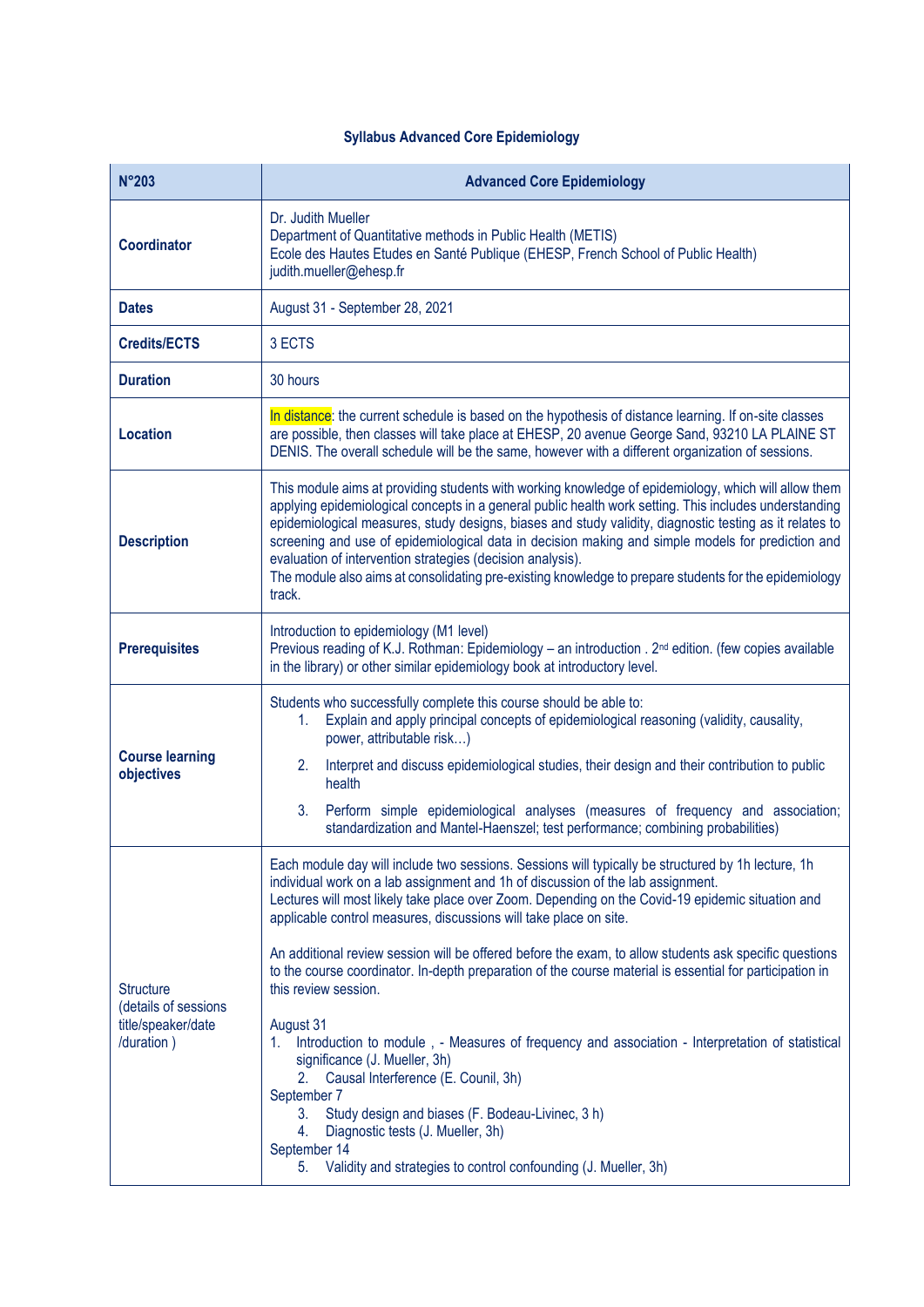|                      | Ecological studies (C. Padilla 3)<br>6.                                                                                                                                                                                                                                                                                                                                                                                                                                                                                                                                                                                                                                                                                                                          |
|----------------------|------------------------------------------------------------------------------------------------------------------------------------------------------------------------------------------------------------------------------------------------------------------------------------------------------------------------------------------------------------------------------------------------------------------------------------------------------------------------------------------------------------------------------------------------------------------------------------------------------------------------------------------------------------------------------------------------------------------------------------------------------------------|
|                      | September 21<br>5. Introduction to decision analysis (J. Mueller, 3h)<br>6. Clinical trials (J-P. Régnaux 3 h)                                                                                                                                                                                                                                                                                                                                                                                                                                                                                                                                                                                                                                                   |
|                      | September 28<br>7. Metaanalysis (JP. Regnaux, 3h)<br>Outlook on advanced issues (J. Mueller, 3h)<br>8.                                                                                                                                                                                                                                                                                                                                                                                                                                                                                                                                                                                                                                                           |
|                      | Recommended book for the class:<br>Charles H. Hennekens and Julie Buring: Epidemiology in Medicine [a few copies in the library]                                                                                                                                                                                                                                                                                                                                                                                                                                                                                                                                                                                                                                 |
| <b>Resources</b>     | Students may also choose to read other appropriate epidemiology books to prepare for the classes<br>(see in the library). Example of alternatives:<br>K.J. Rothman: Epidemiology - an Introduction . 2nd edition. [copies in the library]<br>K.J. Rothman: Modern Epidemiology [copy in the library; not recommended for students who are not<br>in the epidemiology track]                                                                                                                                                                                                                                                                                                                                                                                      |
|                      | All other readings and materials will be posted on REAL. Lecture slides will be posted on REAL at<br>least one week before the class.                                                                                                                                                                                                                                                                                                                                                                                                                                                                                                                                                                                                                            |
| Course requirement   | Students are expected to attend all lectures (Zoom sessions) and lab sessions (on site or by Zoom)<br>and must hand in homework assignments for the given deadlines.<br>Students must read and analyse the lecture slides, corresponding book chapters and papers before<br>the courses. Asking questions and active contribution to discussions during lectures - as invited by<br>the lecturer - is encouraged.                                                                                                                                                                                                                                                                                                                                                |
|                      | Class attendance will be checked accordingly. Validation of the module may be refused if attendance<br>is judged insufficient.                                                                                                                                                                                                                                                                                                                                                                                                                                                                                                                                                                                                                                   |
| Grading and          | Final exam: 80% of grade<br>Details on the exam conditions (on site, in distance, online or on paper) will be communicated later                                                                                                                                                                                                                                                                                                                                                                                                                                                                                                                                                                                                                                 |
| assessment           | Submission of weekly homeworks is mandatory and will be graded (accounting for 20% of the course<br>grade). Homeworks will be posted and completed online via REAL.                                                                                                                                                                                                                                                                                                                                                                                                                                                                                                                                                                                              |
| <b>Course policy</b> | Attendance & punctuality<br>Regular and punctual class attendance is a prerequisite for receiving credit in a course. Students are<br>expected to attend each class. Attendance will be taken at each class.<br>The obligations of attendance and punctuality cover every aspect of the course: - lectures, conferences,<br>group projects, assessments, examinations, as described in EHESP Academic Regulations<br>http://mph.ehesp.fr EHESP Academic Regulation Article. 3).<br>If students are not able to make it to class, they are required to send an email to the instructor and to<br>the MPH program coordinating team explaining their absence prior to the scheduled class date. All<br>supporting documents are provided to the end-of-year panel. |
|                      | Students who miss class are responsible for content. Any student who misses a class has the<br>responsibility for obtaining copies of notes, handouts and assignments. If additional assistance is still<br>necessary, an appointment should be scheduled with the instructor. Class time is not to be used to go<br>over material with students who have missed class.                                                                                                                                                                                                                                                                                                                                                                                          |
|                      | Lateness: Students who are more than 10 minutes late may be denied access to a class. Repeated<br>late arrivals may be counted as absences (See http://mph.ehesp.fr EHESP Academic Regulation<br>Article. 3 Attendance & Punctuality)                                                                                                                                                                                                                                                                                                                                                                                                                                                                                                                            |
|                      | Maximum absences authorized & penalty otherwise                                                                                                                                                                                                                                                                                                                                                                                                                                                                                                                                                                                                                                                                                                                  |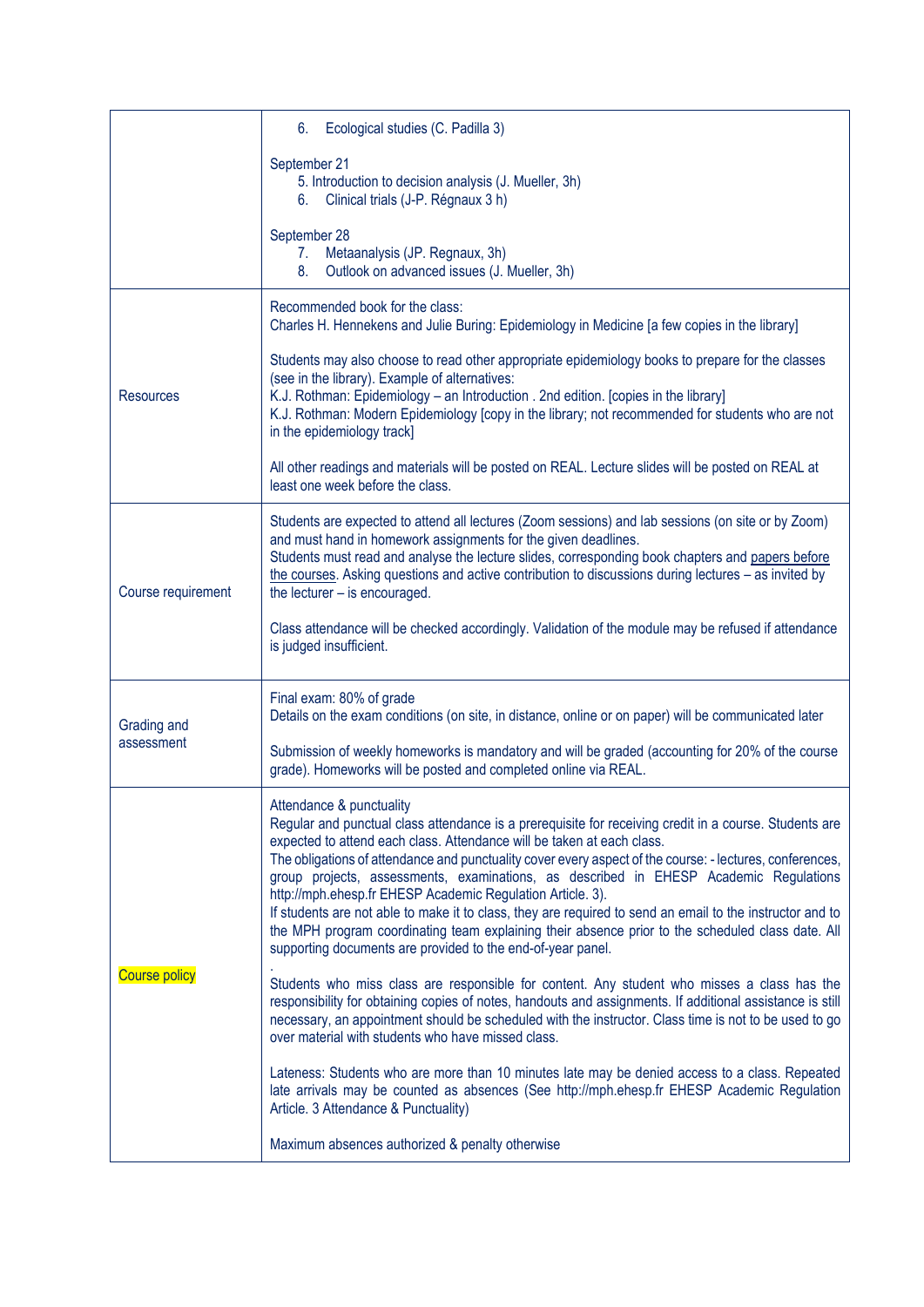|                   | Above 20% of absences will be designated a fail for a given class. The students will be entitled to be<br>reassessed in any failed component(s). If they undertake a reassessment or they retake a module this<br>means that they cannot normally obtain more than the minimum pass mark (i.e. 10 out of 20)                                                                                                                                                                                                                                                                                                                                                                                                                                                                                                                                                                   |
|-------------------|--------------------------------------------------------------------------------------------------------------------------------------------------------------------------------------------------------------------------------------------------------------------------------------------------------------------------------------------------------------------------------------------------------------------------------------------------------------------------------------------------------------------------------------------------------------------------------------------------------------------------------------------------------------------------------------------------------------------------------------------------------------------------------------------------------------------------------------------------------------------------------|
|                   | <b>Exceptional circumstances</b><br>Absence from any examination or test, or late submission of assignments due to illness, psychological<br>problems, or exceptional personal reasons must be justified; otherwise, students will be penalized, as<br>above mentioned. Students must directly notify their professor or the MPH academic secretariat before<br>the exam or before the assignment deadline. Before accepting the student's justification, the professor<br>or the MPH academic secretariat has the right to request either a certificate from the attending<br>physician or from a psychologist, or from any other relevant person (See http://mph.ehesp.fr EHESP<br>Academic Regulation Article 4 Examinations).                                                                                                                                              |
|                   | Courtesy: All cell phones/pagers MUST be turned off during class time.<br>Students are required to conduct themselves according to professional standards, eating during class<br>time is not permitted during class time, such as course or group work.                                                                                                                                                                                                                                                                                                                                                                                                                                                                                                                                                                                                                       |
| Valuing diversity | Diversity enriches learning. It requires an atmosphere of inclusion and tolerance, which oftentimes<br>challenges our own closely-held ideas, as well as our personal comfort zones. The results, however,<br>create a sense of community and promote excellence in the learning environment. This class will follow<br>principles of inclusion, respect, tolerance, and acceptance that support the values of diversity. Diversity<br>includes consideration of: (1) life experiences, including type, variety, uniqueness, duration, personal<br>values, political viewpoints, and intensity; and (2) factors related to "diversity of presence," including,<br>among others, age, economic circumstances, ethnic identification, family educational attainment,<br>disability, gender, geographic origin, maturity, race, religion, sexual orientation and social position. |
| Course evaluation | EHESP requests that you complete a course evaluation at the end of the school year. Your responses<br>will be anonymous, with feedback provided in the aggregate. Open-ended comments will be shared<br>with instructors, but not identified with individual students. Your participation in course evaluation is an<br>expectation, since providing constructive feedback is a professional obligation. Feedback is critical,<br>moreover, to improving the quality of our courses, as well as for instructor assessment.                                                                                                                                                                                                                                                                                                                                                     |

| <b>Session 1</b>           | <b>Module introduction</b>                                                                                                                 |
|----------------------------|--------------------------------------------------------------------------------------------------------------------------------------------|
| <b>Speakers</b>            | <b>Judith Mueller</b>                                                                                                                      |
| <b>Session Outline</b>     | Lecture (1h), Individual Work (1h) and Lab (1h)                                                                                            |
| <b>Learning Objectives</b> | Understand the organisation of the module, Measures of frequency and association -<br>$\sim$<br>Interpretation of statistical significance |
| <b>Duration</b>            | 3 hours                                                                                                                                    |
| <b>Training methods</b>    | Lecture (1h), Individual Work (1h) and Lab (1h)                                                                                            |
| Readings                   | Required Reading: lecture slides and corresponding book chapter                                                                            |

| <b>Session 2</b>       | <b>Causal inference</b> |
|------------------------|-------------------------|
| <b>Speakers</b>        | E. Counil               |
| <b>Session Outline</b> | Lecture and case study  |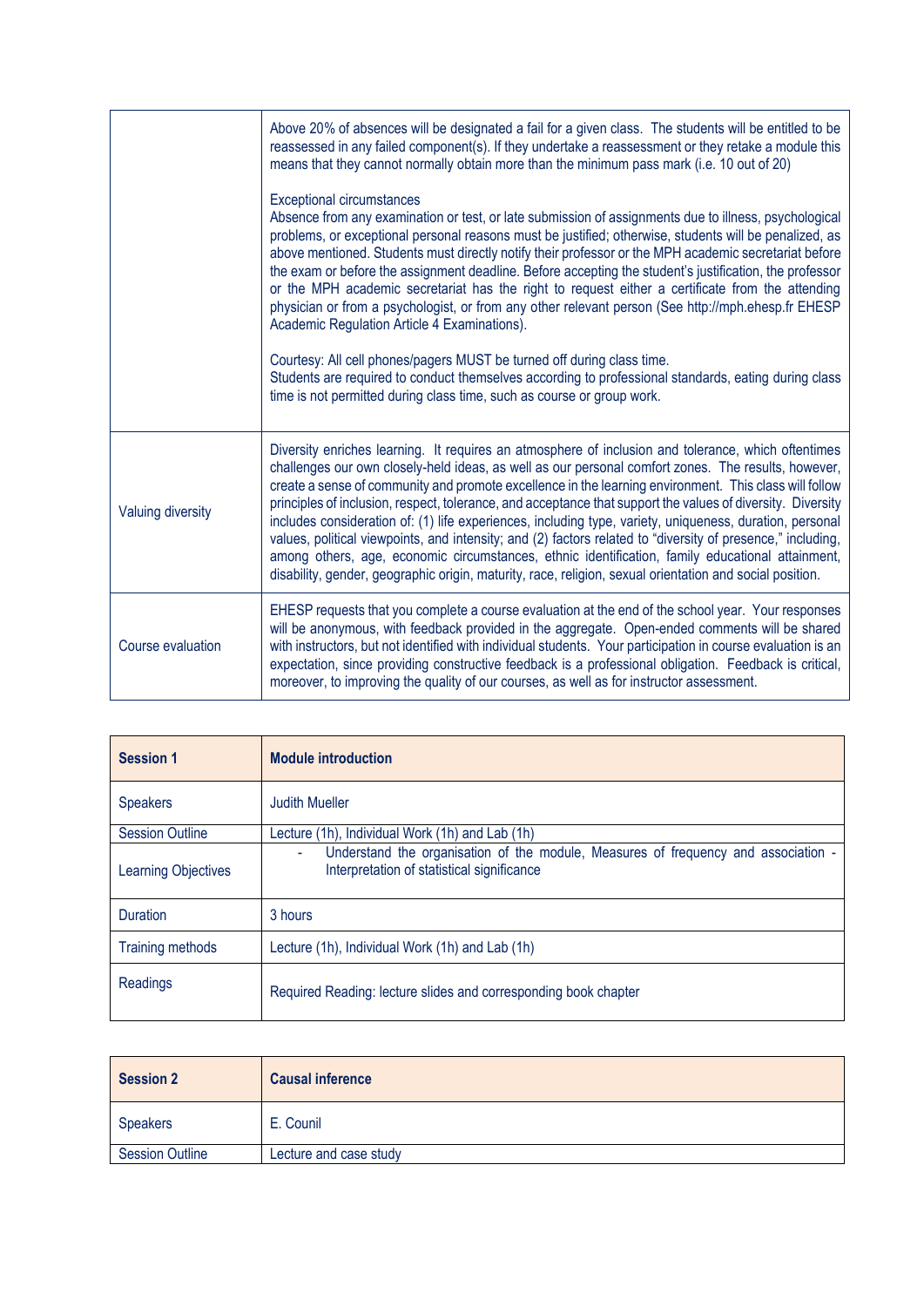| <b>Learning Objectives</b> | Understand and apply arguments for causality based on results of epidemiological studies |
|----------------------------|------------------------------------------------------------------------------------------|
| <b>Duration</b>            | 3 hours                                                                                  |
| Training methods           | Lecture (1h), Individual Work (1h) and Lab (1h)                                          |
| Readings                   | Required reading: corresponding book chapter                                             |

| <b>Session 3</b>           | <b>Study design and biases</b>                                                                                                  |
|----------------------------|---------------------------------------------------------------------------------------------------------------------------------|
| <b>Speakers</b>            | F. Bodeau Livinec                                                                                                               |
| <b>Session Outline</b>     | Lecture (1h), Individual Work (1h) and Lab (1h)                                                                                 |
| <b>Learning Objectives</b> | Recall study designs and their risk for bias<br>٠<br>Categories of biases, ways to avoid them during the study development<br>۰ |
| <b>Duration</b>            | 3 hours                                                                                                                         |
| <b>Training methods</b>    | Lecture (1h), Individual Work (1h) and Lab (1h)                                                                                 |
| Readings                   | Required reading: corresponding book chapter                                                                                    |

| <b>Session 4</b>           | <b>Diagnostic testing</b>                                                                                                                                                                                                                                               |
|----------------------------|-------------------------------------------------------------------------------------------------------------------------------------------------------------------------------------------------------------------------------------------------------------------------|
| <b>Speakers</b>            | J. Mueller                                                                                                                                                                                                                                                              |
| <b>Session Outline</b>     | Lecture (1h), Individual Work (1h) and Lab (1h)                                                                                                                                                                                                                         |
| <b>Learning Objectives</b> | Understand concepts of test performance and their application to screening<br>٠<br>Calculate sensitivity, specificity, predictive values<br>٠<br>Understand and estimate consequences from limited test performance for the validity of<br>٠<br>epidemiological studies |
| <b>Duration</b>            | 3 hours                                                                                                                                                                                                                                                                 |
| <b>Training methods</b>    | Lecture (1h), Individual Work (1h) and Lab (1h)                                                                                                                                                                                                                         |
| Readings                   | Required reading: corresponding book chapter                                                                                                                                                                                                                            |

| <b>Session 5</b>           | Validity and strategies to control confounding                                                                             |
|----------------------------|----------------------------------------------------------------------------------------------------------------------------|
| <b>Speakers</b>            | <b>Judith Mueller</b>                                                                                                      |
| <b>Session Outline</b>     | Lecture (1h), Individual Work (1h) and Lab (1h)                                                                            |
| <b>Learning Objectives</b> | Internal and external study validity<br>٠<br>Confounding<br>٠<br>Methods to control confounding, including standardisation |
| <b>Duration</b>            | 3 hours                                                                                                                    |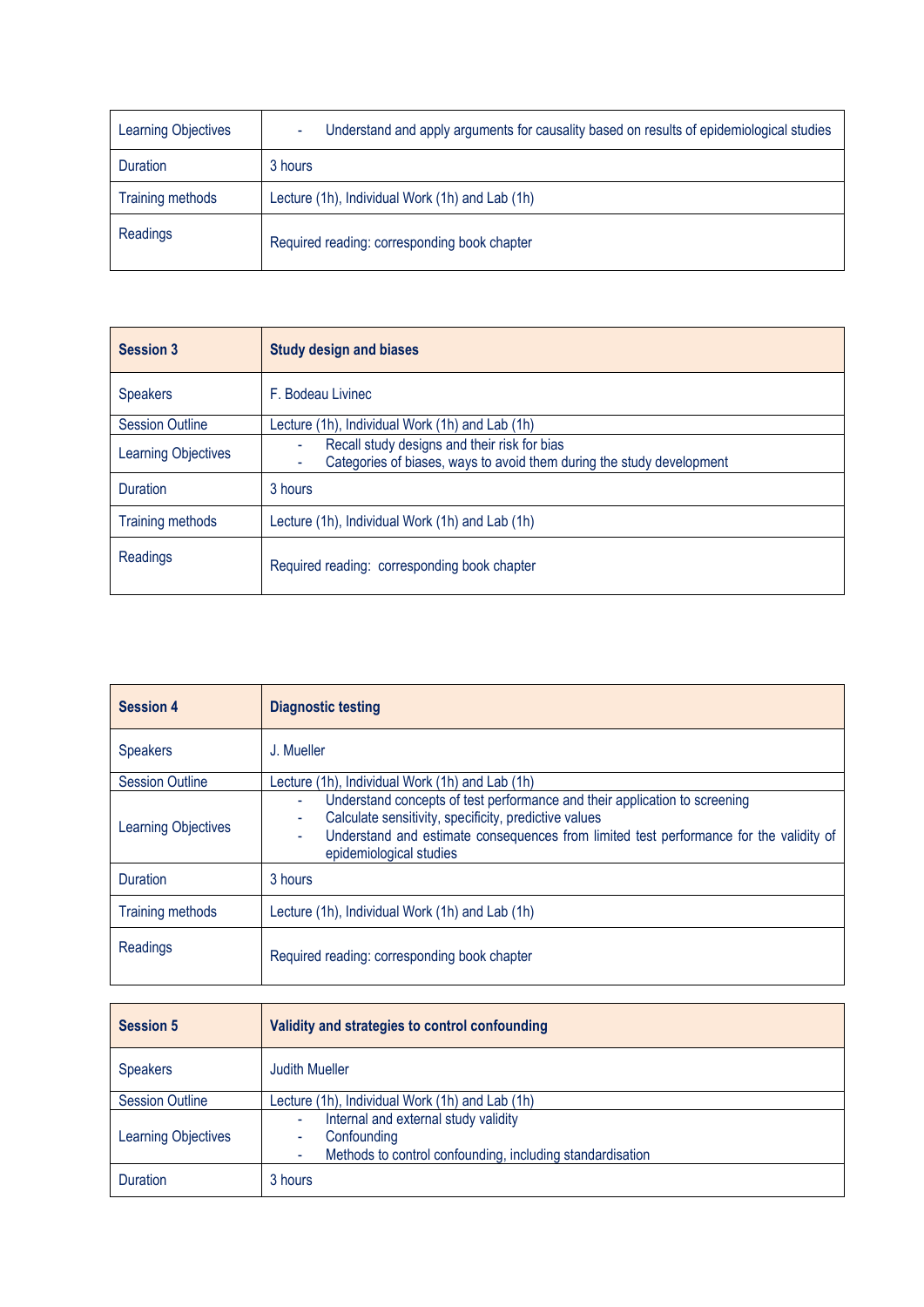| Training methods | Lecture (1h), Individual Work (1h) and Lab (1h) |
|------------------|-------------------------------------------------|
| Readings         | Required reading: corresponding book chapter    |

| Session 6                  | <b>Ecological studies</b>                                                                                                             |
|----------------------------|---------------------------------------------------------------------------------------------------------------------------------------|
| <b>Speakers</b>            | C. Padilla                                                                                                                            |
| <b>Session Outline</b>     | Lecture (1h), Individual Work (1h) and Lab (1h)                                                                                       |
| <b>Learning Objectives</b> | Understand how to conduct and interpret an ecological study<br>٠<br>Discuss validity and level of evidence in ecological studies<br>۰ |
| Duration                   | 3 hours                                                                                                                               |
| <b>Training methods</b>    | Lecture (1h), Individual Work (1h) and Lab (1h)                                                                                       |
| Readings                   | Required reading: corresponding book chapter; paper to be announced                                                                   |

| <b>Session 7</b>           | Introduction to decision analysis                                                                                          |
|----------------------------|----------------------------------------------------------------------------------------------------------------------------|
| <b>Speakers</b>            | J. Mueller                                                                                                                 |
| <b>Session Outline</b>     | Lecture (1h), Individual Work (1h) and Lab (1h)                                                                            |
| <b>Learning Objectives</b> | Understand the principal idea of decision analysis<br>٠<br>Conduct a simple combination of probabilities<br>$\blacksquare$ |
| <b>Duration</b>            | 3 hours                                                                                                                    |
| <b>Training methods</b>    | Lecture (1h), Individual Work (1h) and Lab (1h)                                                                            |
| Readings                   | Required reading: Paper to be announced                                                                                    |

| <b>Session 8</b>           | <b>Clinical Trials</b>                                                                                               |
|----------------------------|----------------------------------------------------------------------------------------------------------------------|
| <b>Speakers</b>            | Jean-Philippe Régnaux                                                                                                |
| <b>Session Outline</b>     | Lecture (1h), Individual Work (1h) and Lab (1h)                                                                      |
| <b>Learning Objectives</b> | Understand how to conduct and interpret clinical trial<br>٠<br>Discuss types and limitations in clinical trials<br>۰ |
| Duration                   | 3 hours                                                                                                              |
| <b>Training methods</b>    | Lecture (1h), Individual Work (1h) and Lab (1h)                                                                      |
| Readings                   | Required reading: corresponding book chapter; paper to be announced                                                  |

| <b>Session 9</b> | <b>Metaanalyses</b> |
|------------------|---------------------|
|------------------|---------------------|